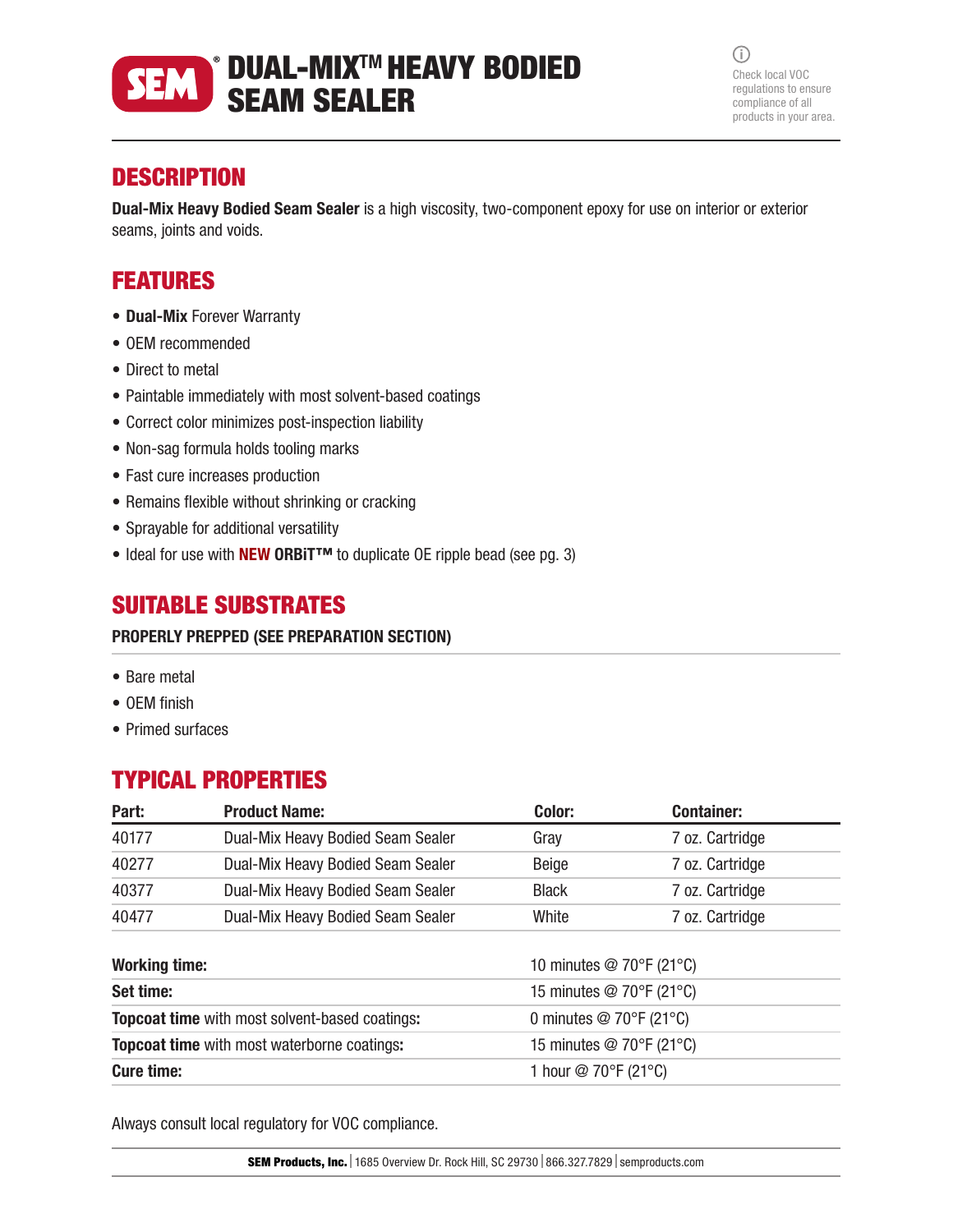Always wear OSHA required (PPE) Personal Protectoin Equipment as outlined on the SDS and product label to ensure your safety.



## HANDLING AND APPLICATION PREPARATION:

- Note: Prior to applying Dual-Mix<sup>™</sup> Heavy Bodied Seam Sealer, vehicle temperature should be 70°F (21°C) for at least one hour.
	- 1. Clean joints and seams thoroughly with **SEM Solve or XXX Universal Surface Cleaner**.
	- 2. Sand primed surface with P400 grit sandpaper or scuff with a gray scuff pad. Sand bare metal surface with P80 grit sandpaper.
	- 3. Blow off and re-clean with SEM Solve or XXX Universal Surface Cleaner.
	- 4. Tack clean to remove lint and dust.

Dual-Mix Heavy Bodied Seam Sealer may be applied directly to properly prepped bare metal or primed surfaces. However, if the area will be subjected to any flexing or twisting, including certain vehicle manufacturers' roof skins, prime the area first with a quality, two-component urethane or epoxy primer, such as World Class<sup>™</sup> DTM Primer, before applying Dual-Mix Heavy Bodied Seam Sealer. If in doubt, prime. Allow primer to fully cure before applying Dual-Mix Heavy Bodied Seam Sealer.

Note: Dual-Mix Heavy Bodied Seam Sealer should not be used directly over acid-based self-etching primers or vice versa. This application procedure can cause cracking and blistering of the undercoat and top coat.

Dual-Mix Heavy Bodied Seam Sealer is paintable immediately with most solvent-based coatings; however, always test for compatibility.

### MIXING:

Place cartridge into the Universal Manual Applicator or Universal Pneumatic Applicator. To remove cap, insert flat head screwdriver into slot and pry upward.

Note: Prior to installing Static Mixer, equalize cartridge by dispensing product until both parts flow equally. Install Static Mixer. Cut tip to desired application size. Hold applicator upright until product is dispensed into mixer. Dispense a test bead to ensure proper mix. For cap replacement, match circles and squares, then snap back into place.

### STATIC MIXERS:

| Part: | <b>Product Name:</b>              | For:            | <b>Container:</b> |
|-------|-----------------------------------|-----------------|-------------------|
| 70011 | Integral Nut Square Static Mixers | 7 oz. cartridge | 6 pack            |
| 70012 | Integral Nut Square Static Mixers | 7 oz. cartridge | 50 pack           |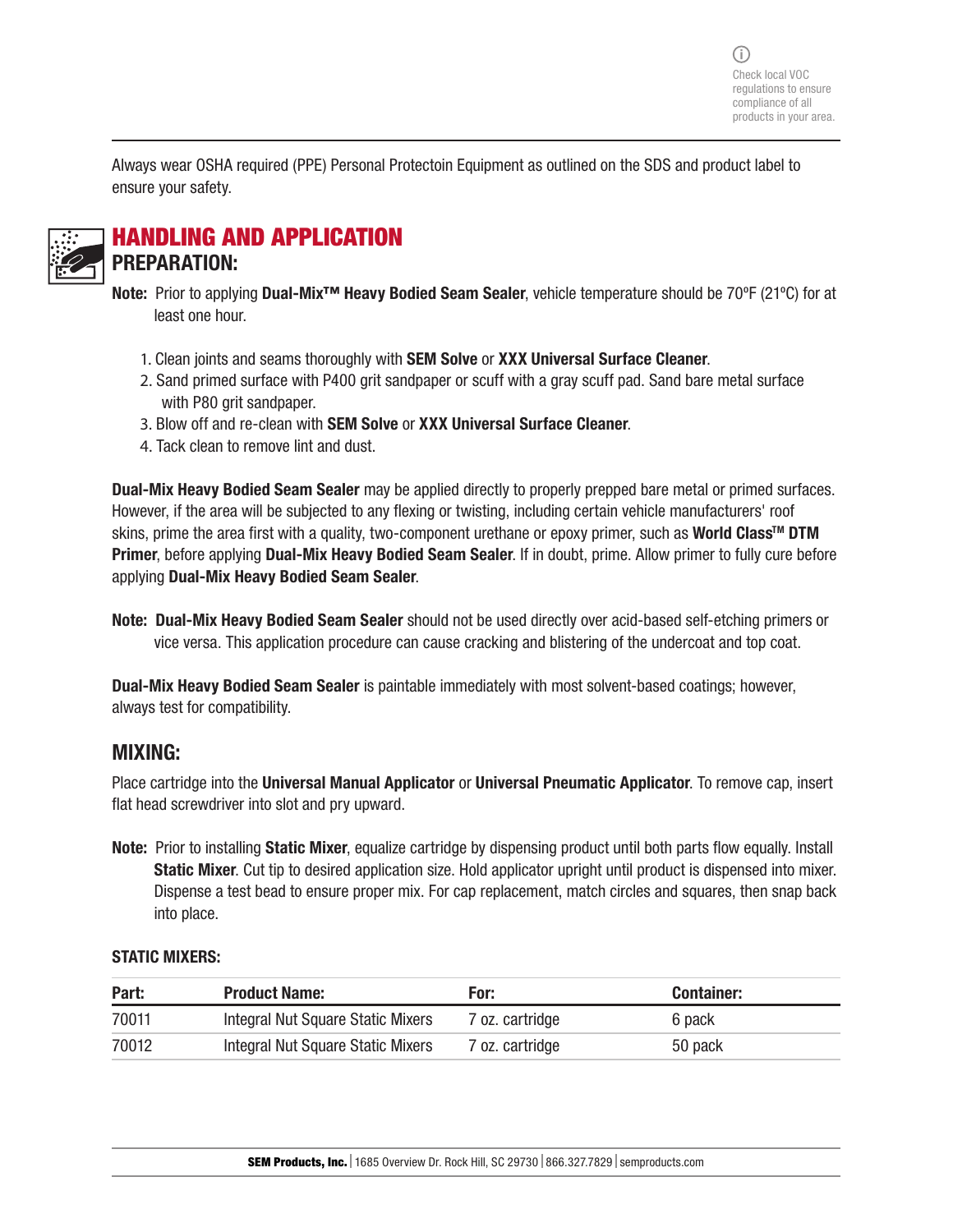## APPLICATION: BEADING:

- 1. Apply Dual-Mix<sup>™</sup> Heavy Bodied Seam Sealer into joint or seam. Work in or finish with gloved finger, putty knife, acid brush or spreader.
- 2. While product is still wet, remove excess by wiping with a small amount of solvent compliant with the VOC regulations in your area.
- 3. Dual-Mix Heavy Bodied Seam Sealer can be painted immediately with most solvent-based coatings, or up to 24 hours without scuffing. If in doubt, scuff with a gray pad prior to painting.

Note: SEM provides multiple customized tips and nozzles to easily duplicate specialty OE seam sealer beads.

ORBiT™, the OE Ripple Bead Installation Tip, comes with a 2K adapter and presses onto the end of the Static Mixer, allowing the user to easily duplicate OE seam sealer ripple beads. ORBiT is optimized for use with Dual-Mix Heavy Bodied Seam Sealer over primed surfaces.

Note: For maximum corrosion protection, apply the ripple bead over a wetbed of Dual-Mix Heavy Bodied Seam Sealer. This can be done with a "wet-on-wet" application or by creating the ripple bead on a flat surface by using boxing tape. After the ripple bead is dry, it can be removed from the boxing tape, scuffed with a red scuff pad and applied to the wetbed of **Dual-Mix Heavy Bodied Seam Sealer**.

Doorskin Nozzles connect to 2K cartridges using the ORBiT 2K adapter and are designed with a flanged tip to quickly replicate the appearance of offset door skin seam sealer beads.

Extrusion Nozzles connect to 2K cartridges using the ORBiT 2K adapter and are designed to create various beads and offsets.

**Versa-Tips** press onto the end of the **Static Mixer** and allow the user to easily duplicate flat OEM seam sealer ribbons. Versa-Tips are graduated and notched for easy trimming to cut into 0.5", 0.75", 1", 1.25" and 1.5" ribbon tips.

### SPRAYING:

The Quick Spray System easily attaches to the Universal Pneumatic Applicator and allows users to duplicate OEM seam sealer textures while utilizing the two-component technology of SEM seam sealers.



### STORAGE:

Dual-Mix Heavy Bodied Seam Sealer should be stored in a cool, dry place with adequate ventilation away from heat, sparks and flames. The shelf life for Dual-Mix Heavy Bodied Seam Sealer is 2 years when stored under normal conditions.